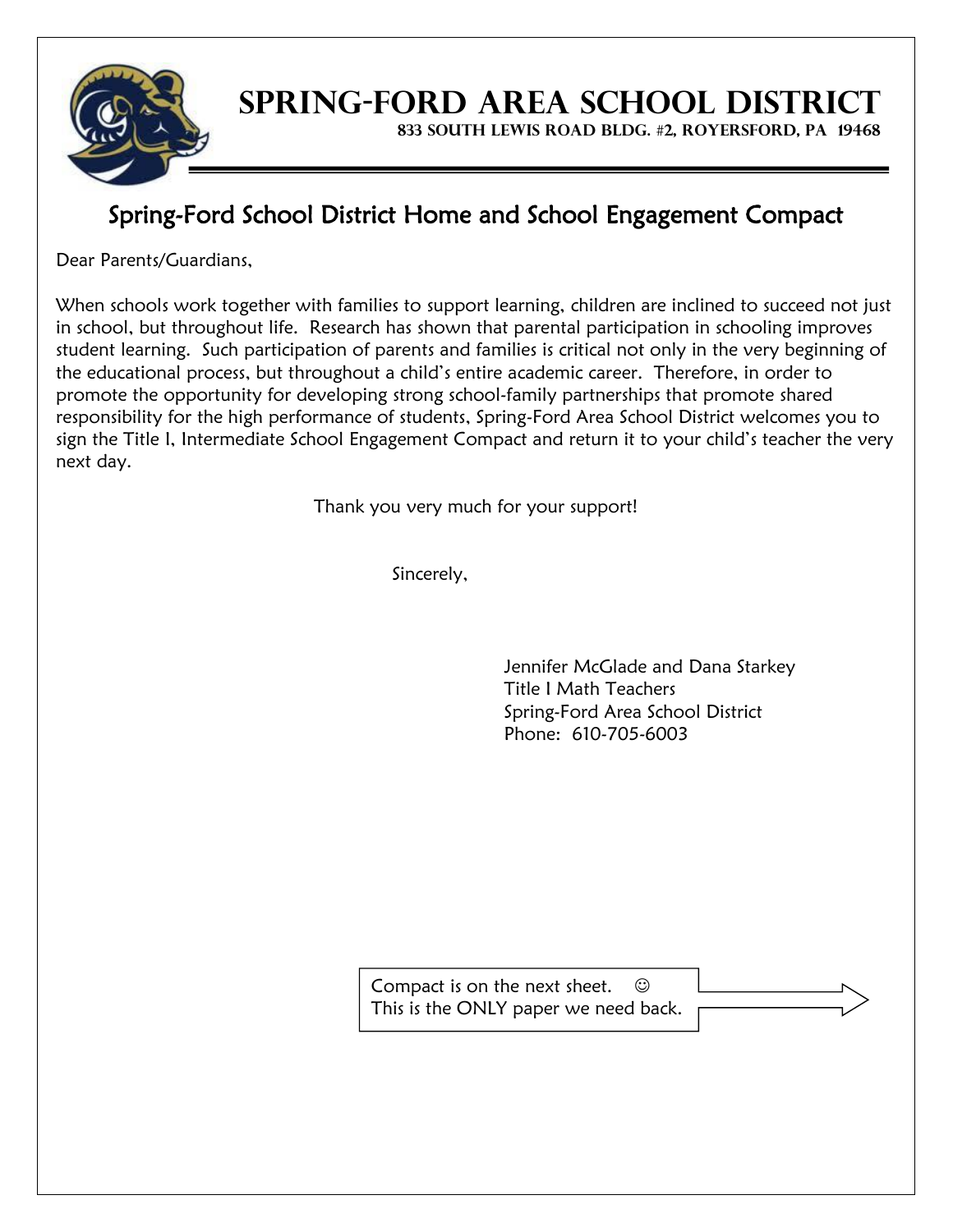

# **SPRING-FORD AREA SCHOOL DISTRICT**

**857 SOUTH LEWIS ROAD, ROYERSFORD, PA 19468**

| Student's Name:                                                                                                                                                                                 | Grade:                                                                                                                                                                                                      |
|-------------------------------------------------------------------------------------------------------------------------------------------------------------------------------------------------|-------------------------------------------------------------------------------------------------------------------------------------------------------------------------------------------------------------|
| <b>Homeroom Teacher:</b>                                                                                                                                                                        |                                                                                                                                                                                                             |
| Parent/Guardian Contact Information:                                                                                                                                                            |                                                                                                                                                                                                             |
| Name:                                                                                                                                                                                           | Name:                                                                                                                                                                                                       |
| E-mail                                                                                                                                                                                          | E-mail                                                                                                                                                                                                      |
| address:                                                                                                                                                                                        | Address:                                                                                                                                                                                                    |
| Telephone                                                                                                                                                                                       | Telephone                                                                                                                                                                                                   |
| Number:                                                                                                                                                                                         | Number:                                                                                                                                                                                                     |
| Title I Teacher/ Title I School:                                                                                                                                                                | We understand the importance of the school experience to every student and our role as teachers and<br>models. Therefore, we agree to carry out the following responsibilities to the best of our ability:  |
| 1.<br>which may include any of the following:<br>RTII - Response to Instruction and Intervention<br>Special Education Programs<br>Speech and Language Support<br>Academic Intervention Services | Provide high-quality curriculum and instruction in a supportive and effective learning environment<br>that enables the participating children to work toward meeting the State's student academic standards |

- AIMSweb Assessments and Progress Monitoring
- Pro-Social Activities for Social and Emotional Development
- 2. Hold parent-teacher conferences (at least annually in elementary schools) during which this compact will be discussed as it relates to the individual child's achievement. Specifically those conferences will be held:
	- Annual Title I Parent Meeting Open House and End of School Year Meeting
	- One conference at the end of the first marking period with classroom teacher, when requested by parent or classroom teacher
	- Additional conferences will be held in February with teachers, at parent or classroom teacher's request
- 3. Provide parents with reports on their children's progress throughout the school year Specifically, the school will provide various reports such as:
	- Report Cards
	- E-mails
	- Website Pages
	- Phone Calls
	- Title I Newsletters